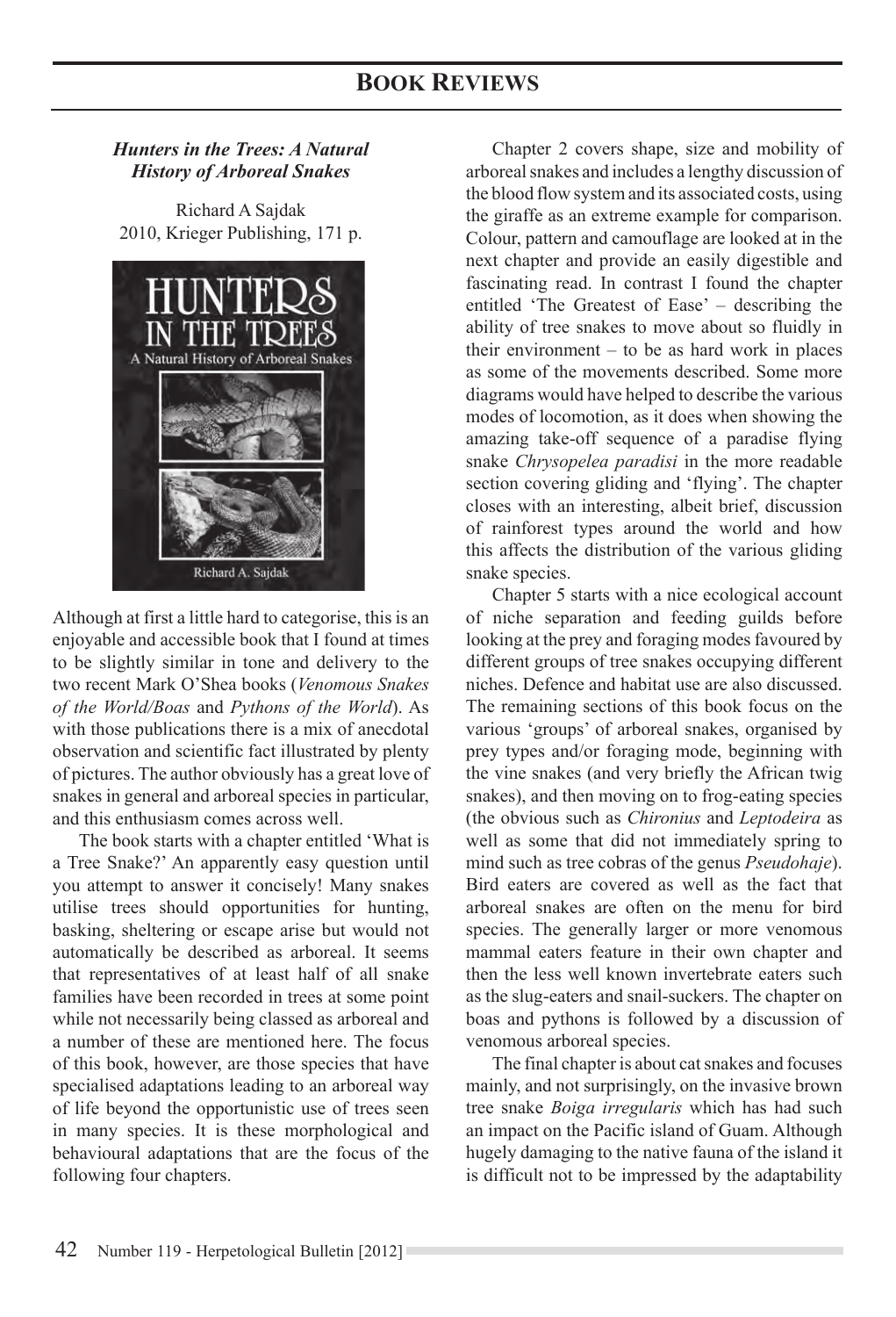and shifts in behaviour patterns demonstrated by this species after its arrival.

Throughout the book there are many good photographs illustrating some of the amazing variety of arboreal snake species. These include two depicting the truly bizarre Madagascan leaf-nosed snake *Langaha madagascariensis*, a logic-defying predation attempt by an Asian vinesnake *Ahaetulla prasina* and many other stunning species. A modest list of citations is provided, which may appear scant compared to other specialist herpetological books but is certainly enough to get the reader on the trail of further information.

I would have liked to have seen some more information regarding the evolutionary aspects of arboreal snakes, how they are related, and why they have come to occupy the places they do and the different niches within their habitats. Perhaps that is the real achievement of this book. It leaves you wanting more due to the many 'snippets' of information provided! Some of the highlights for me include the ongoing 'duel' between woodpeckers and grey/central ratsnakes *Pantherophis spiloides* in the north American pine forests and a truly fascinating account of the relationship between screech owls and Texas threadsnakes *Leptotyphlops dulcis*. This latter section leads into what appears at first to be a strange digression to cover the largely fossorial threadsnakes and blindsnakes (*Leptotyphlopidae* and *Typhlopidae* respectively) but in fact reveals a surprising arboreal aspect to the ecology of these species.

The book remains largely non-technical throughout but avoids 'dumbing down'. It will provide a lot of information to someone new to arboreal snakes, while at the same time leaving tantalizing trails for a more experienced herpetologist to follow. As a catalyst for inspiring further research I think this book works very well, while also being a good, generally very readable overview of the relevant species with some good photographs to illustrate the diversity described.

#### Gary Powell

*Amphibian and Reptile Conservation, 655A Christchurch Road, Boscombe, Bournemouth, Dorset BH1 4AP.* gary.powell@arc-trust.org

### *Venomous Snakes of Europe, Northern, Central and Western Asia*

Patrick David and Gernot Vogel 2010, Terralog, Edition Chimaira, 160 p.



This is the third of Edition Chimaira's Terralog series focussed on venomous snakes. For those who are not familiar with the Terralog series let me introduce you to it. What Edition Chimaira have set out to do is to produce a catalogue of all the species, including subspecies and their myriad of colour forms, of reptiles known to science in a pictoral form. So what we have in this, the 16th volume, is a catalogue of high quality photographs of all the species of venomous snakes known from Europe and Northern, Central and Western Asia.

As well as being a great source of inspiration to the snake enthusiast, and light bedtime reading rather than being a heavy going scholarly tome, this book is a useful aid to field identification as the photography is top class with many images of unusual colour variations that are not normally seen as well as habitat shots and distribution maps for each species and subspecies. At the beginning of the book there is a detailed, and well referenced, explanation of the taxonomy the authors have chosen to follow in both English and German.

The main issue I have with this book is that as well as producing an identification guide Edition Chimaira have chosen to also have a husbandry